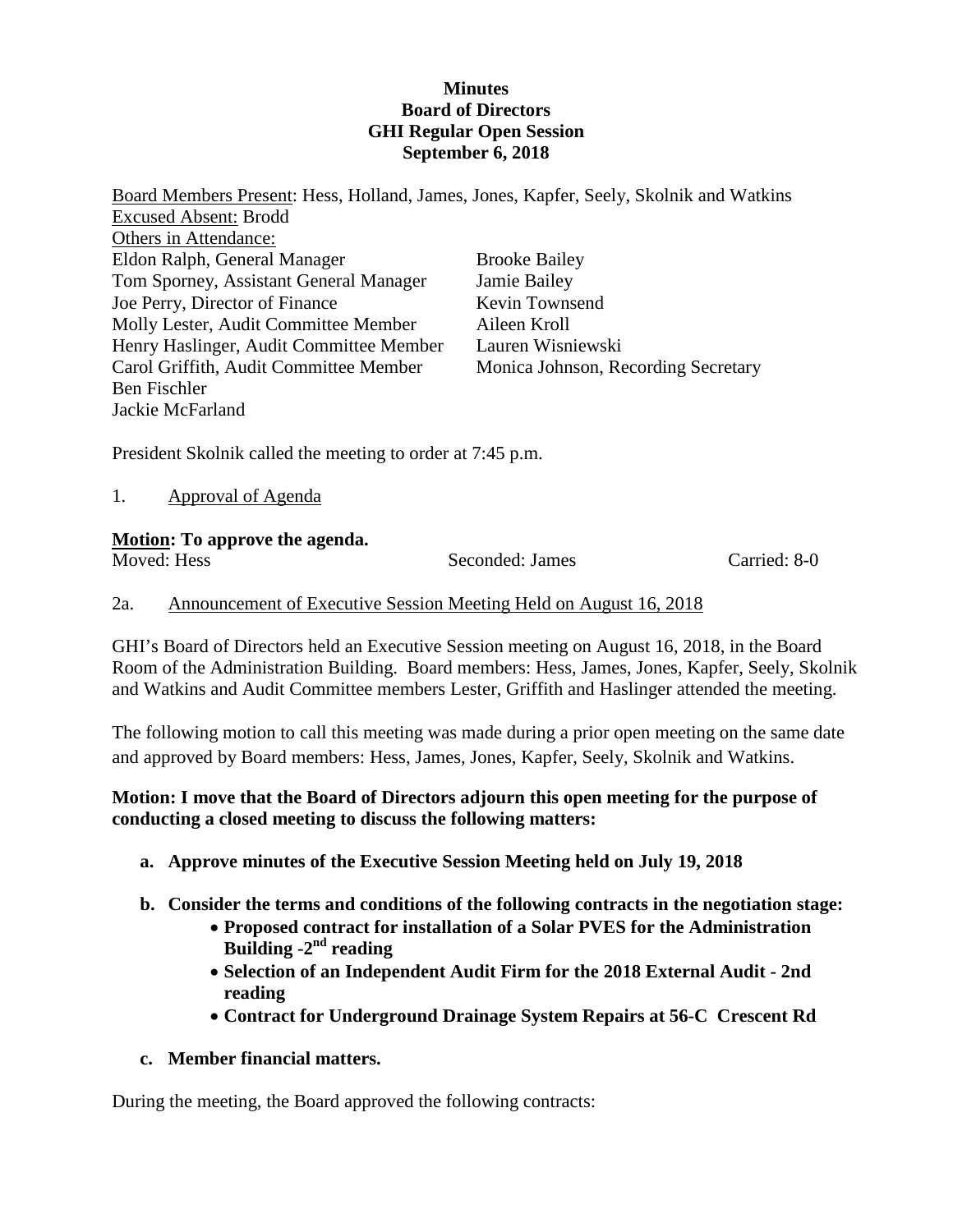- a. A contract with Wegner CPA's to conduct an independent audit of the 2018 consolidated financial statements and prepare federal and state tax returns for GHI and GDC for the year ending December 31, 2018 for a cost not to exceed \$ 18,500.
- b. A contract with B&P Utilities to undertake storm drain repairs at 56-C Crescent at its bid of \$17,850, plus 10% for contingencies, for a total not to exceed \$19,635.

The meeting commenced at 7:02 p.m., recessed at 7:45 p.m.; resumed at 9:46 p.m.; and adjourned at 9:52 p.m.

*Authority for the above closed meeting was derived from Subtitle 6b of the Maryland Cooperative Housing Corporation Act, § 5-6B-19 "Meetings of cooperative housing corporation open to members of corporation or their agents." Paragraph (e) (1)*

# 2b. Announcement of Executive Session Meeting Held on September 6, 2018

The following motion to call this meeting was made during a prior open meeting on the same date and approved by Board members: Hess, Holland, James, Jones, Seely and Skolnik.

# **Motion: I move that the Board of Directors adjourn this open meeting for the purpose of conducting a closed meeting to discuss the following matters:**

- **a. Approve minutes of the Executive Session Meeting held on August 2, 2018**
- **b. Consider and approved proposed contract for installation of a Solar PVES for the Administration Building -2nd reading**

**Motion: I move that The Board of Directors authorize the manager, for second reading and final passage, to enter into a contract with Sustainable Energy Systems (SES) for construction of a 133KW solar PVES for the GHI Administration buildings as stated in the contractor's proposal as presented on September 6, 2018, for a Power Purchase Agreement to provide energy for a minimum of 15% less than the rate that PEPCO charges.**

**c. Considered a contract for 2018 Fall Concrete Repair Contract – 1st reading.**

# **d. Member complaint matter**

The meeting commenced at 7:02 p.m., and adjourned at 7:25 p.m.

*Authority for the above closed meeting was derived from Subtitle 6b of the Maryland Cooperative Housing Corporation Act, § 5-6B-19 "Meetings of cooperative housing corporation open to members of corporation or their agents." Paragraph (e) (1)*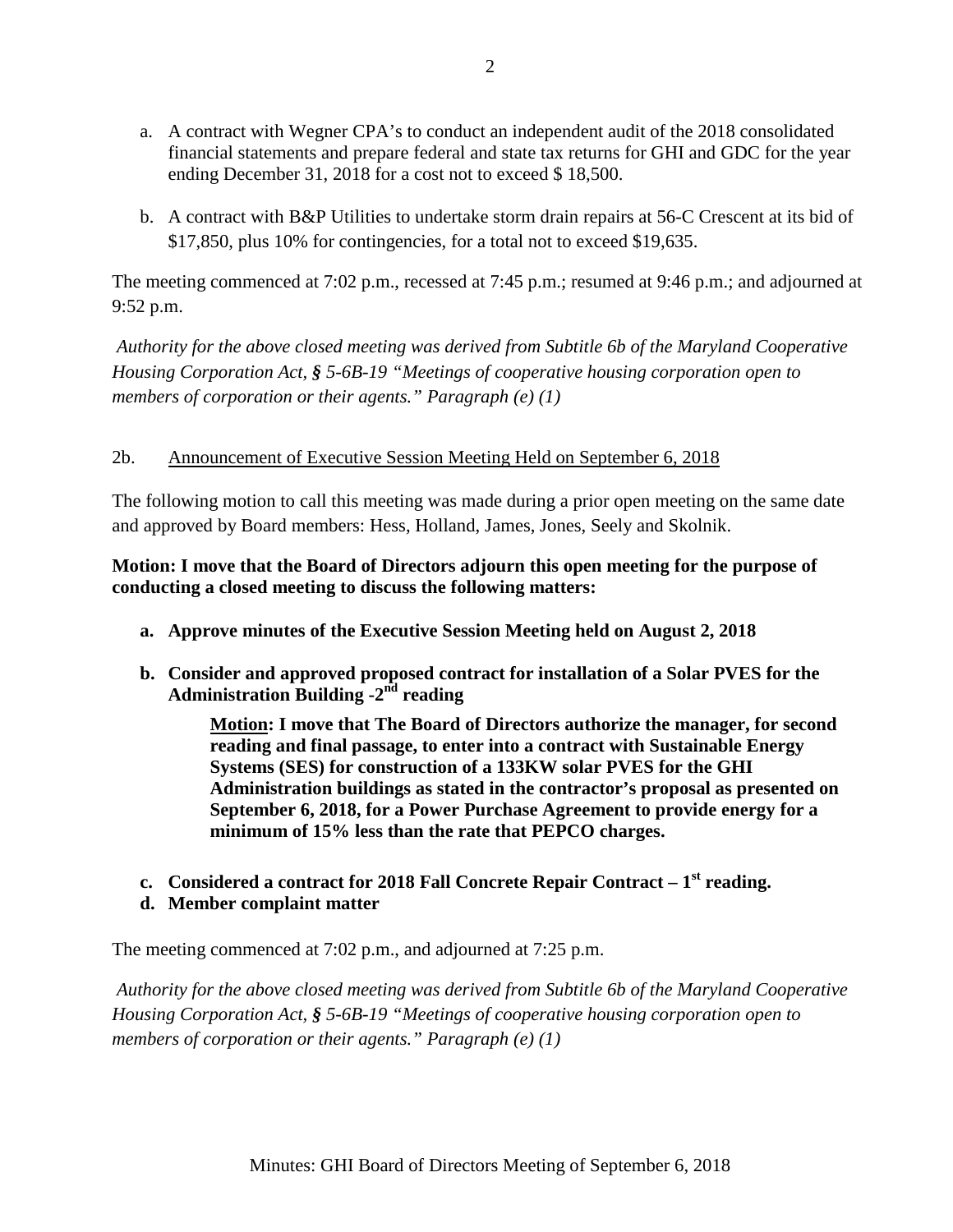3. Visitors and Members (Comment Period)

None.

#### 4. Approval of Membership Applications

**Motion: I move that the Board of Directors approve the following persons into the cooperative and membership be afforded them at the time of settlement:**

- **Felix Gaschick, Melanie Gaschick, Tenants by the Entirety:**
- **Edmund J. Hodges-Kluck, Jana M. Hodges-Kluck, Tenants by the Entirety;**
- **Robert E. Wright, Jr., Shontell F. Wright, Tenants by the Entirety;**
- **David Lagomasino, Sole Owner;**
- **Yahshauh A. Ford, Sole Owner.**

Moved: James Seconded: Hess Carried: 8-0

**Motion: I move that the Board of Directors approve the following Mutual Ownership Contract changes.**

- **Christopher A. Ruffner, Sole Owner, changed to Christopher A. Ruffner, Jennifer G Ruffner, Tenants by the Entirety;**
- **Jason A. Roe, April C. Davenport, Joint Tenants, changed to Jason A. Roe, Sole Owner;**
- **Mary Moien, Sole Owner, changed to Mary Moien, Barry P. Moien, Tenants by the Entirety.**

Moved: James Seconded: Hess Carried: 8-0

### 5. Committee and Homes Improvement Program Reports

Homes Improvement Program – Sporney reported:

- Windows 78% completed
- Doors 59% completed
- Siding  $-30\%$  completed
- Electric baseboard 99+% completed
- $HVAC 49 + %$  completed
- Frame crawlspaces 10% completed
- Attic  $-68\%$  completed

Buildings Committee – Skolnik reported that he received two notes from the Chair of the Buildings Committee asking for an extension on their report.

Long Range Planning Committee – Kapfer solicited volunteers for the LRPC. Next meeting is scheduled for September 18 at 7 pm.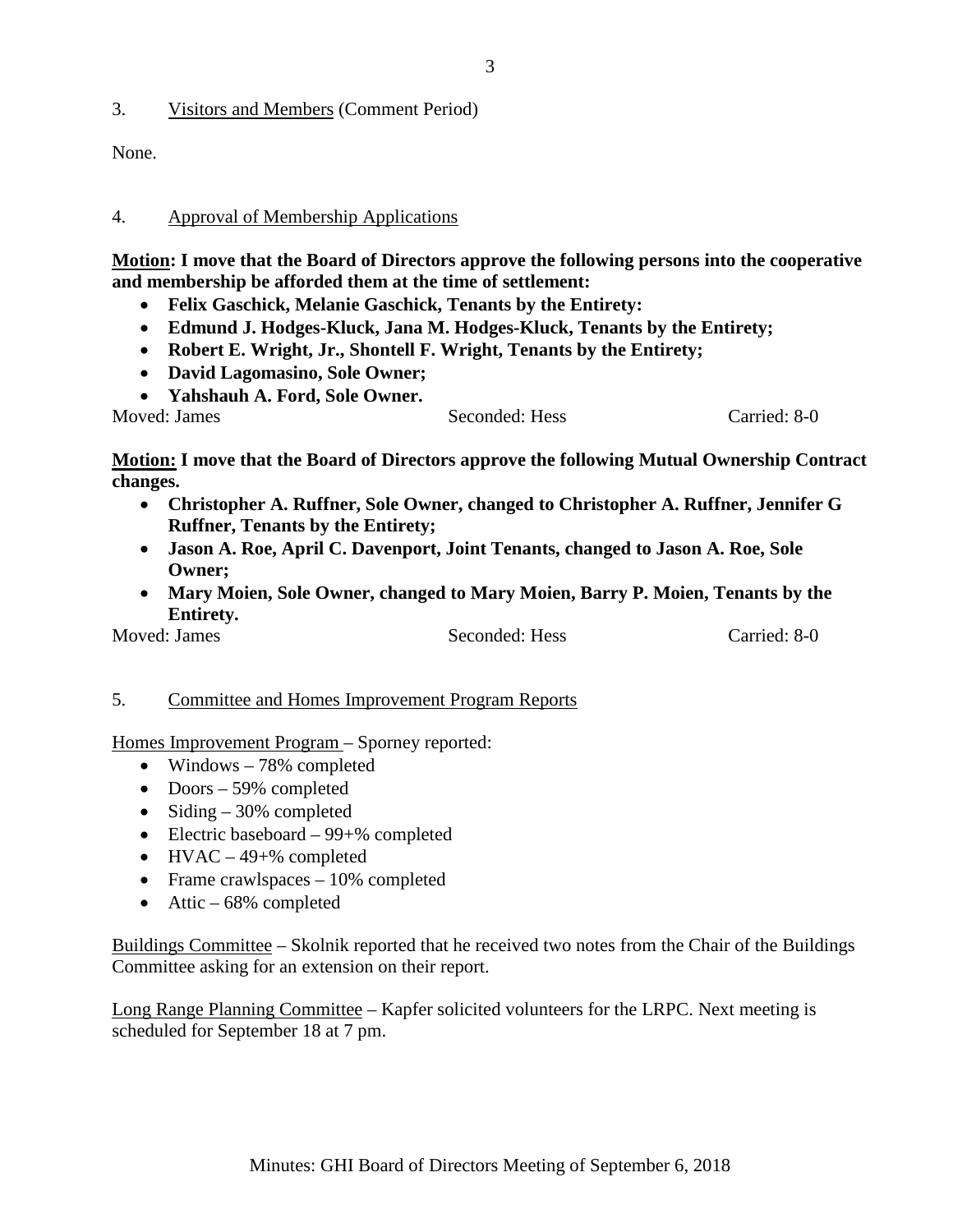#### 6. For Action or Discussion

### 6a. Approve Minutes of Special Open Session Meeting Held on August 2, 2018

#### **Motion: I move that the Board of Directors approve the minutes of the Special Open Session meeting held on August 2, 2018 as presented.** Moved: James Seconded: Hess Carried: 8-0

6b. Approve Minutes of Regular Open Session Meeting Held on August 2, 2018

#### **Motion: I move that the Board of Directors approve the minutes of the Regular Open Session meeting held on August 2, 2018 as presented.** Moved: James Seconded: Hess Carried: 8-0

# 6c. Member Concern re: Pedestrian Foot-bridge in the Woodlands behind 3 Laurel Hill Rd

An email dated July 30, 2018 by Ms. Aileen Kroll (a GHI member) was sent to the Board and staff, in which she expresses concern about the condition of a foot-bridge that is located in the woodlands behind 3 Laurel Hill Rd.

On August 1, 2018, the Manager communicated to Ms. Kroll that Mr. Bachman (GHI's Maintenance Director) had inspected the bridge and felt that it was stable; however he noticed wood-rot on two posts which did not affect the walkway, and would place a work order to replace the posts. Ms. Kroll was not satisfied with Mr. Bachman's assessment; hence the Manager inspected the bridge on August  $2<sup>nd</sup>$ . The Manager informed Ms. Kroll that he concurred with Mr. Bachman's assessment.

Ms. Kroll was apparently not satisfied with the Manager's assessment and sent four photographs of the bridge to the Board on August  $8<sup>th</sup>$ , which are also included.

*After some discussion, Ralph stated that routine inspections would be done annually on the footbridge.*

### 6d. Proposed Replacement Fence in the Serviceside Yard of 6K Hillside Rd

Ms. Diane Oberg, the member at 6-K Hillside Rd, submitted a permit request on June 11, 2018 to Technical Services staff for the replacement of existing serviceside and gardenside fences with flattopped picket fences. Staff advised that the installation of a fence in the serviceside yard was contrary to the following GHI rule:

*§VII.B.1.c. Fences are allowed to enclose the gardenside yard, or the side yard, or the combined gardenside and side yards, as defined in Yard Line Descriptions VI.B.3. No interior fences shall be permitted.*

During the ARC meeting on August 18, 2018 the committee discussed the following:

a. The member desires to replace her existing aged wood picket fences around her serviceside and gardenside yards with new wood picket fences that match a neighboring fence style.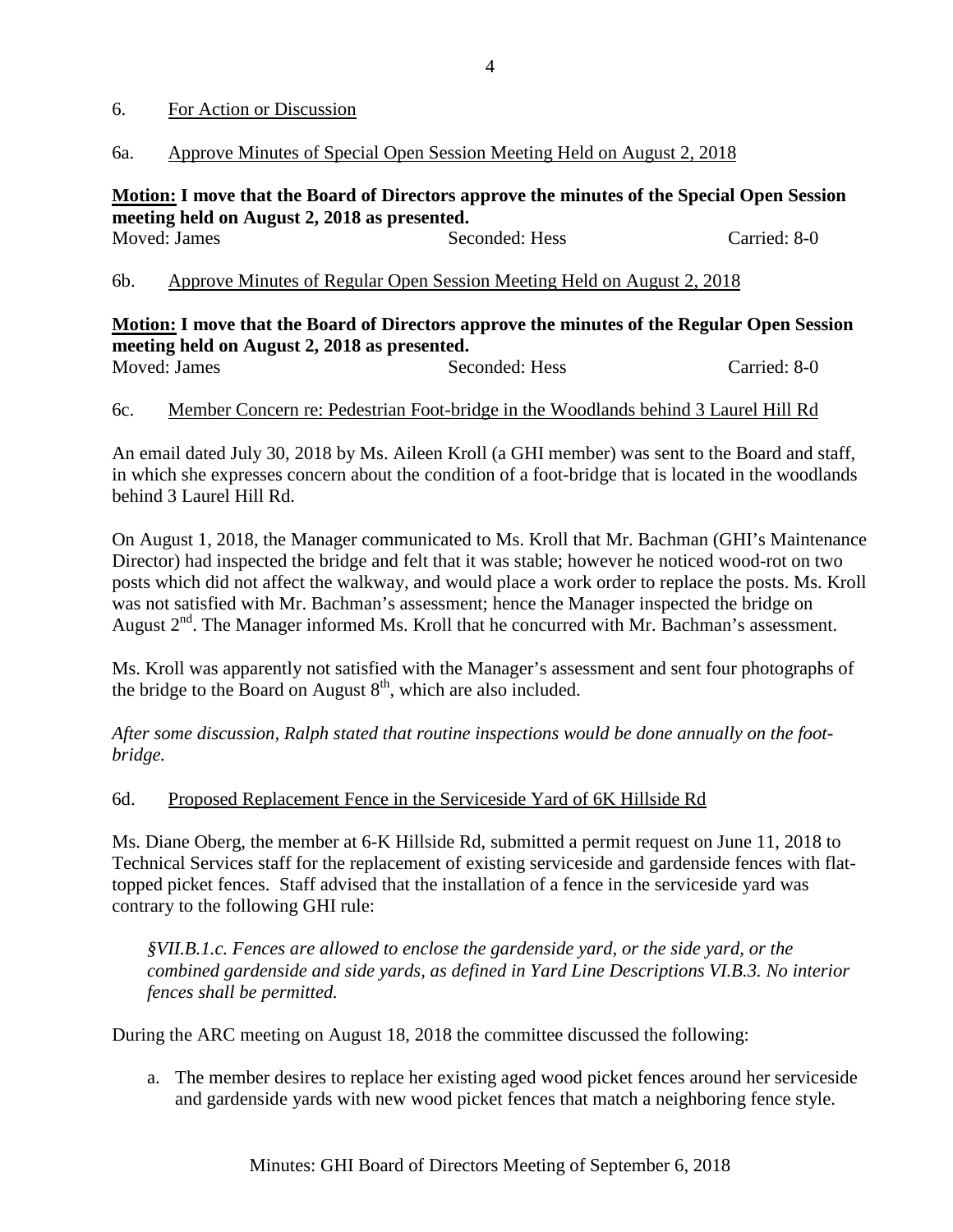- b. The member would like to replace her existing fences with new fences in the exact same locations. Since the rules no longer permit new serviceside yard fences, she would need an exception from the Board.
- c. The member initially fenced in her service side yard since many people neighbors, city workers, and postal delivery personnel - were traversing her service side yard to get from the parking lot to the shared walkway.

ARC recommended 5-0-0 that the GHI Board of Directors grant an exception to allow the replacement of the existing fence in the serviceside yard of 6K Hillside Road. The reason given in support of the motion was that a fence would prevent pedestrians from traversing the member's serviceside yard.

### **Motion: I move that the Board of Directors grant an exception to the GHI rule paragraph VII. B.1.c in the GHI Member handbook; thereby permitting the member of 6-K Hillside to replace the existing fence in the serviceside yard of the unit.**

| Moved: James | Seconded: Hess | Carried: 8-0 |
|--------------|----------------|--------------|

# 6e. Proposed Replacement Fence in the Gardenside Yard at 3J Eastway

Ms. Jackie McFarland, the member at 3-J Eastway, submitted a permit request on July 6, 2018 to Technical Services staff for the proposed installation of a green chain link fence with one side offset about 2 feet from the yardline in the gardenside yard. Staff advised that the installation of the fence was not in compliance with the following GHI rules:

*§VII.B.1.c. Fences are allowed to enclose the gardenside yard, or the side yard, or the combined gardenside and side yards, as defined in Yard Line Descriptions.*

*§VII.B.9. Fence styles within the row should harmonize.*

During the ARC meeting on August  $18<sup>th</sup>$ , the committee discussed the following:

- a. There are existing gardenside screened-in porches at 3-J and 3-K Eastway that are both 2 feet from the shared yard line, creating a difficult- to- reach space between the porches.
- b. The member is proposing that her fence should be off-set 2' from the shared yard line so that it aligns with the end of the screened porch. The ARC is concerned that this will create problems in the future, should the fence or the screened porches ever be removed.
- c. The ARC prefers that the fence be installed on the shared yard line, extending to the face of the original structure, even though this will create a difficult-to-access zone between the fence and each screened porch.

ARC recommended 5-0-0 that the GHI Board of Directors not grant an exception allowing the placement of a fence that is off-set from the yard line boundary between 3-J and 3-K Eastway. The reason in support of the motion was that a fence located away from the yard line boundary has the potential of creating confusion in the future.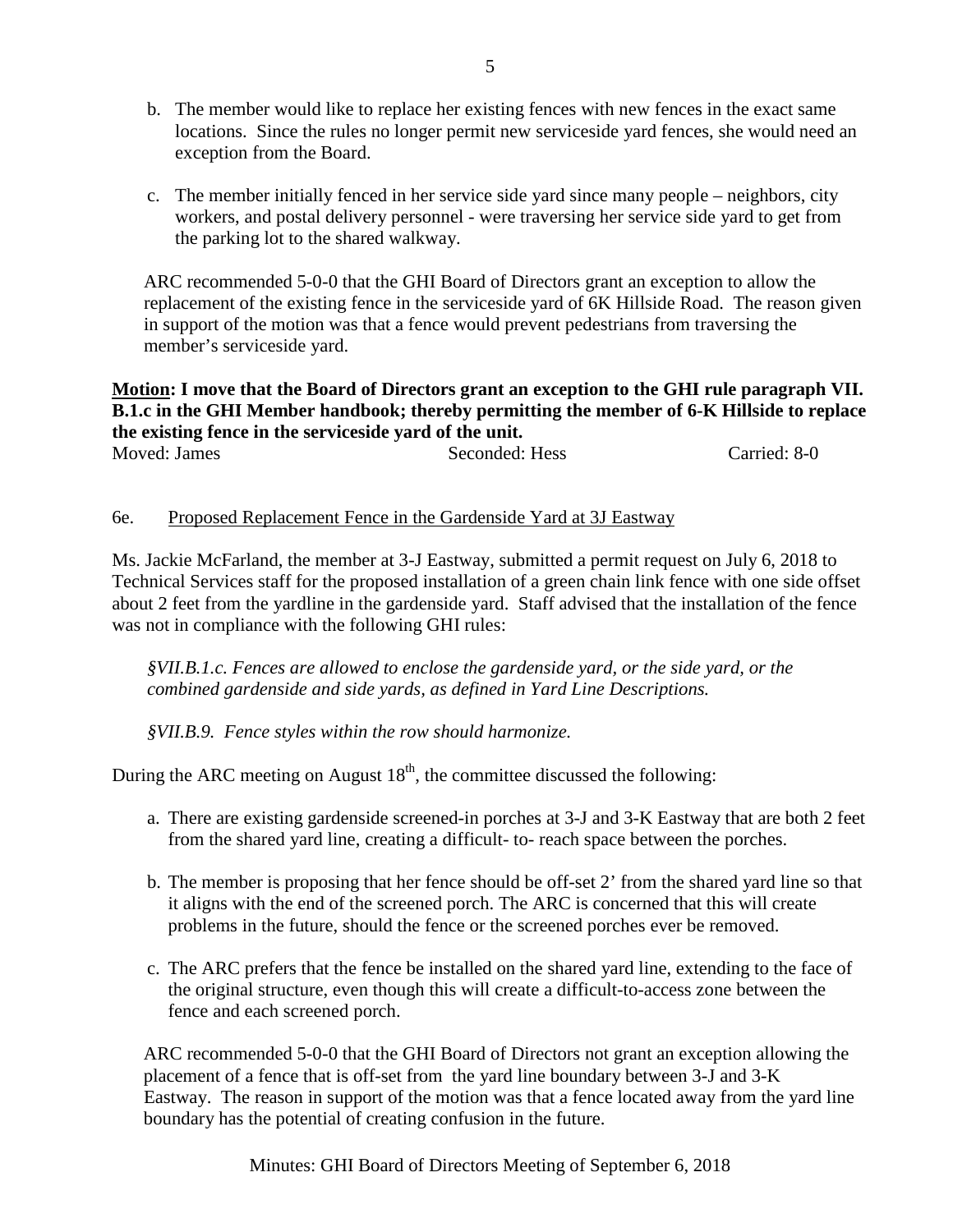Subsequently, the member provided a revised proposal that places the fence on the yardline boundary between 3-J and 3-K Eastway.

Regarding the issue of whether the proposed chain link fence is harmonious, the committee discussed the following:

- a. There is currently a section of split rail fence along the common walkway that the member proposes to remove. The neighbor's split rail fence at 3K Eastway is to remain in place. There is a chain link fence at 3-L Eastway.
- b. A fence style using three horizontal boards and welded wire fabric was discussed as an alternative to chain link. For clarity, this fence style will be referred to as a "*board fence* style".

ARC recommended 5-0-0 that either the proposed chain link fence style or the board fence style would be harmonious with neighboring fence styles in this location at 3-J Eastway. The reason given in support of the motion was that existing chain link and split rail fences are visible in this location.

The member's revised proposal is for a black chain link fence. The Board should consider whether a black chain link fence is harmonious with fence styles within the row of units.

# **Motion: I move that the Board of Directors approve the proposed installation of a black chain link fence in the gardenside yard by the member of 3-J Eastway.**

Moved: James Seconded: Hess Carried: 8-0

# 6f. Review 2018 - 2nd Quarter GHI Financial Statements

*Perry reviewed the 2018-second quarter financial statements and answered questions from the Board.*

6g. Review Investment Committee's Semi-Annual Report

The Investment Committee's semi-annual report was sent to the Board. Director Chuck Hess (Chair of the Investment Committee) presented the report during the meeting.

#### **Motion: I move that the Board of Directors accept the Investment Committee's 2018 semiannual report, as presented.** Moved: Hess Seconded: Jones Carried: 8-0

# 6h. Review GHI's Current Investment Procedures

On May 5, 2018, the Board reviewed an opinion from the law firm Pentiuk, Couvreur and Kobiljak P.C, a nationwide housing cooperative law firm, regarding the applicability of the Prudent Person Investor Rule to GHI. The firm stated that GHI is governed by the Prudent Person rule and made the following recommendations: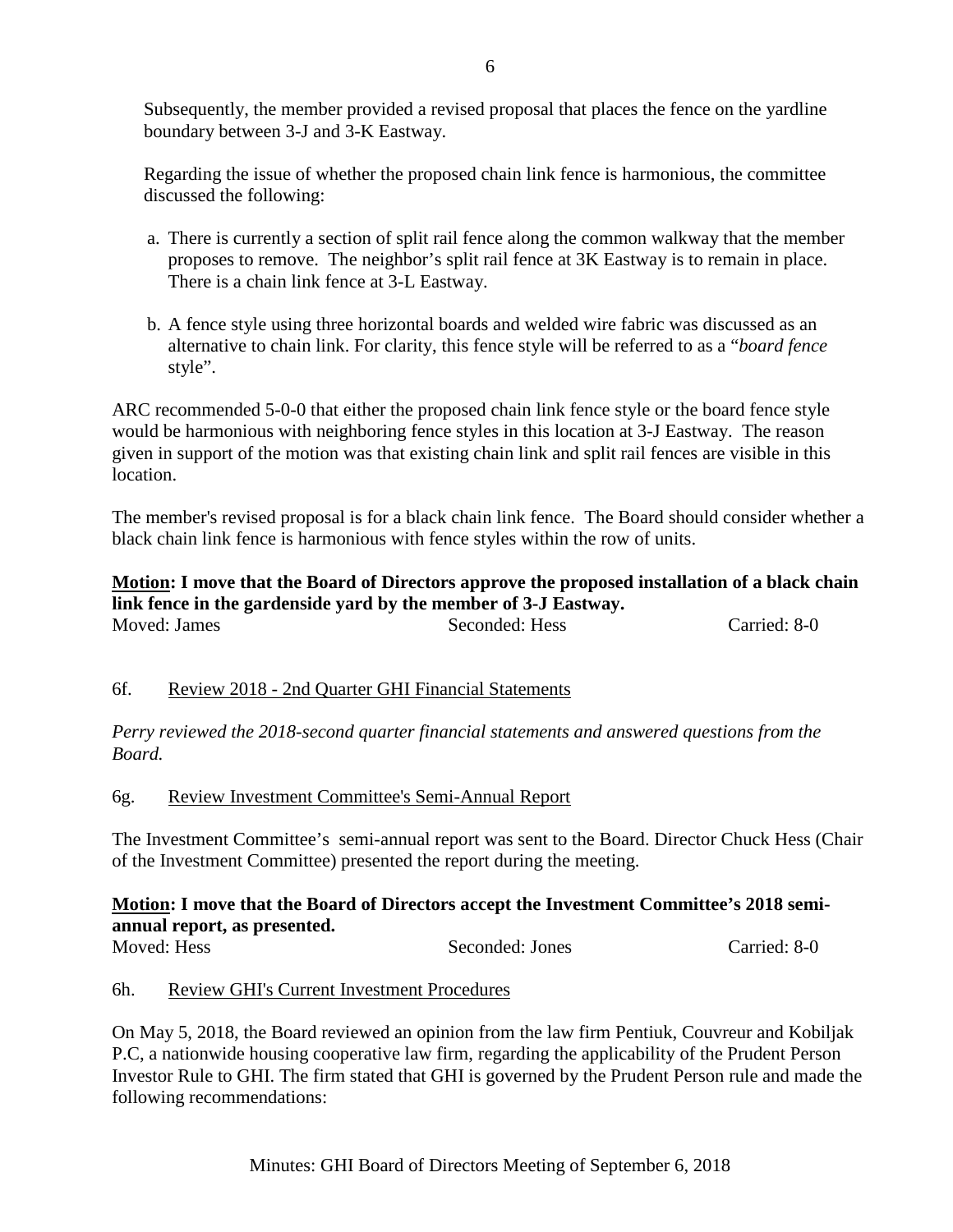- a) Certain types of investments, such as hedge funds or speculative stock, are viewed as intrinsically speculative and therefore considered inappropriate as fiduciary investments. Based on the existing policy, it appears GHI's investments are in line with the rule. It may be advisable for the Board to nevertheless revisit its investment policy and its committee policy to clarify that the Committee itself is not to do any act that binds the Corporation and that it only makes recommendations. Such recommendations would then be more appropriately addressed by a financial advisor who is licensed and bonded for handling investment portfolios. That is not to say that the Corporation could not act through its own Board to make these investments, although in our opinion is creates more risk than necessary for Directors and committee members who are unpaid volunteers.
- b) We recommend that the existing policy for investment and the committee procedures be revisited by the Board in order to correct any ambiguities in the authority of the committee members. We also recommend contacting the insurance carrier to make sure that such actions as investment on behalf of the Corporation are covered under the D&O policy. If such acts are not covered, we encourage the Board to either obtain the necessary coverage, or, forego further actions involving investment of corporate monies and instead engage a professional who is certified to carry out such actions and make such recommendations for the corporation.

Staff contacted GHI's insurance broker who stated as follows: *"The very basic and simple purpose of GHI's Directors & Officers Liability policy is to indemnify and defend the "Insured Entity" (GHI) and "Insured Persons" against third party claims alleging mismanagement of common funds or policies. All past, present and future Directors, Officers and Board Members as well as appointed members of duly constituted committees are "Insured Persons" by definition under the terms of the*  policy. There are no coverage exclusions or limitations specific to the management of investment *funds under the terms of the policy. Accordingly, subject to the terms of the policy, the Directors & Officers Liability insurance would respond to indemnify and defend the "Insured Entity" and "Insured Persons" against third party claims alleging mismanagement of investment funds. The Umbrella Liability policy we have in place for GHI would provide follow form excess coverage."*

GHI's investment committee charter and investment policy are in Attachment #9b. Attachment #9c. is the Request for Proposal document for investor advisor services that staff sent to 14 firms in 2014 and the sole bid that was received. The Investment Committee decided not to recommend the bid for consideration by the Board.

*After some discussion, Board members should submit their questions in writing to the General Manager to give back to the attorney.*

### *By Consensus: That the Investment Committee should submit its report to the Board by year-end.*

### 6i. Consideration of Further Directives to Consultant re: GHI Replacement Reserves Study

During its meeting on August 18, 2018, the Board considered the Finance Committee's recommendations regarding the GHI replacement Reserve study that was undertaken by DMA Inc. Staff also presented and discussed DMA's proposal for additional work. The Board passed a motion to base contributions for each home category on a zero balance threshold and constant annual fee increases for each category.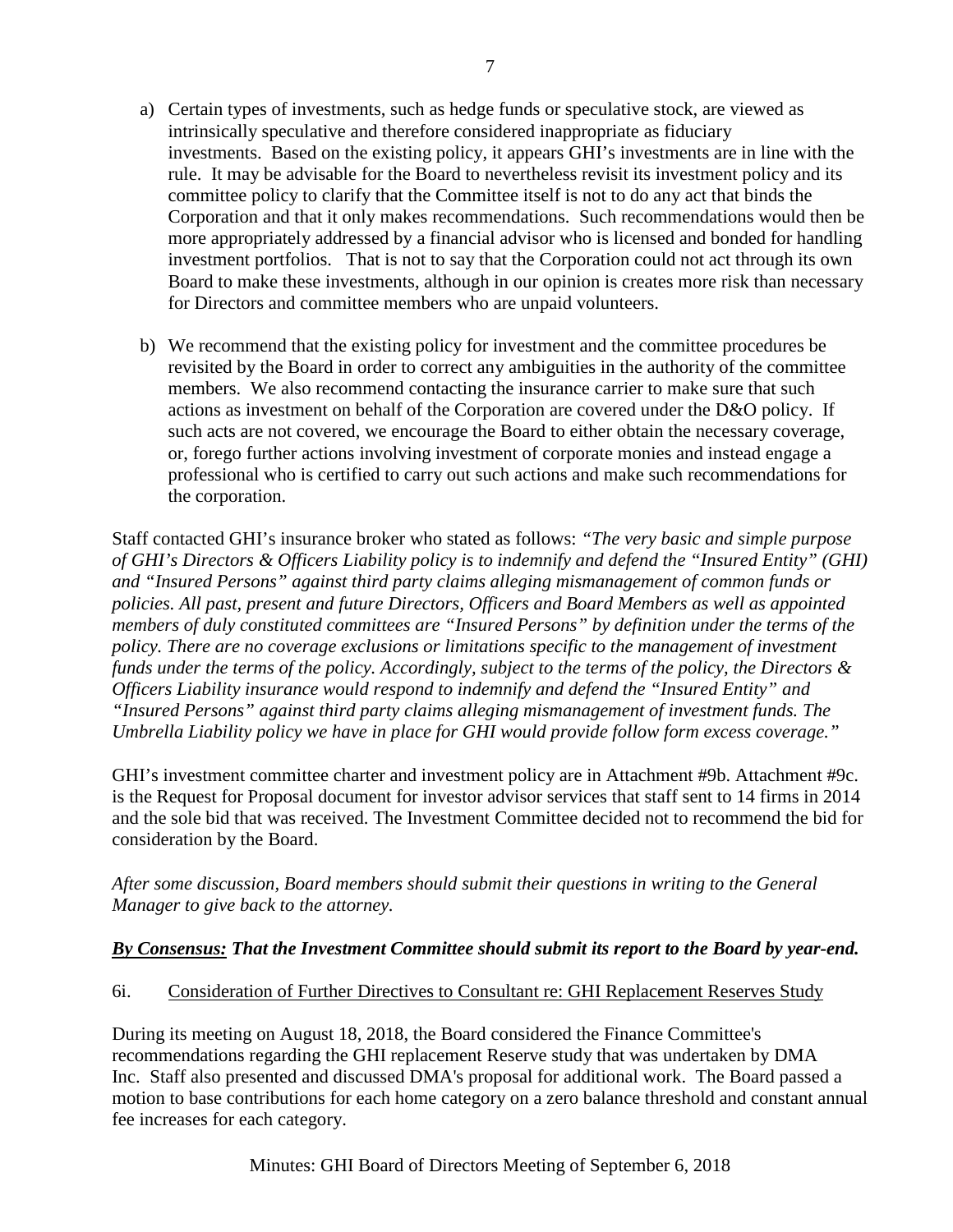Director Jones presented further recommendations during the meeting. Since those proposals were first presented during the meeting, discussion was delayed until Board members had an opportunity to review them.

**Motion: I move that the Board of Directors direct the manager to request DMA to incorporate the following suggestions into its reserve analysis:**

- **a. For frame homes, spread the 2024-2028 plumbing project over six years, thus 2024- 2029.**
- **b. For masonry homes, delay the 2030-2034 plumbing project by one year, thus 2031-2035.**

**c. For larger homes, delay the 2036 drainage project by one year, thus 2037** Moved: Jones Seconded: Kapfer Failed: 2-6 Against: Hess, Holland, James, Seely, Skolnik, Watkins

### **Motion: I move that the Board of Directors direct the manager to request DMA to incorporate the following suggestion into its reserve analysis:**

| c. For larger homes, delay the 2036 drainage project until 2037. |                 |              |
|------------------------------------------------------------------|-----------------|--------------|
| Moved: Hess                                                      | Seconded: Jones | Carried: 8-0 |

# **Motion: I move to extend the meeting by 10 minutes.**

| Moved: Hess | Seconded: Jones | Carried: 8-0 |
|-------------|-----------------|--------------|
|             |                 |              |

# 6j. Woodlands Committee Recommendation re: Reforestation of a Former Landfill Site

In 1991, GHI was required by various agencies to regrade a former landfill site that is behind the boatyard lots, to build and permanently maintain a storm water management system (SWMS) and to reforest a portion of the area.

It does not appear that the designated area was reforested as required under the remediation plan. On July 5, 2018, the Board directed the Woodlands Committee to assess the extent of reforestation that was done and recommend actions that should be taken to comply with the reforestation requirements of the remediation plan. The Woodlands Committee report is in Attachment #11.

**Motion: I move that the Board of Directors accept the Woodlands Committee report as presented regarding actions that should be taken to re-forest a former landfill site that is behind the boat yard lots and direct the Manager to implement the recommendations contained in the report.** 

Moved: Kapfer Seconded: Seely Carried: 8-0

# 6k. Authorizing GHI's Representatives to Negotiate with WSSC re: Replacement of Pipes for Masonry Homes

GHI, the City of Greenbelt and WSSC will resume negotiations on October 5, 2018, regarding WSSC's proposal to replace underground water supply and sewer pipes for masonry homes.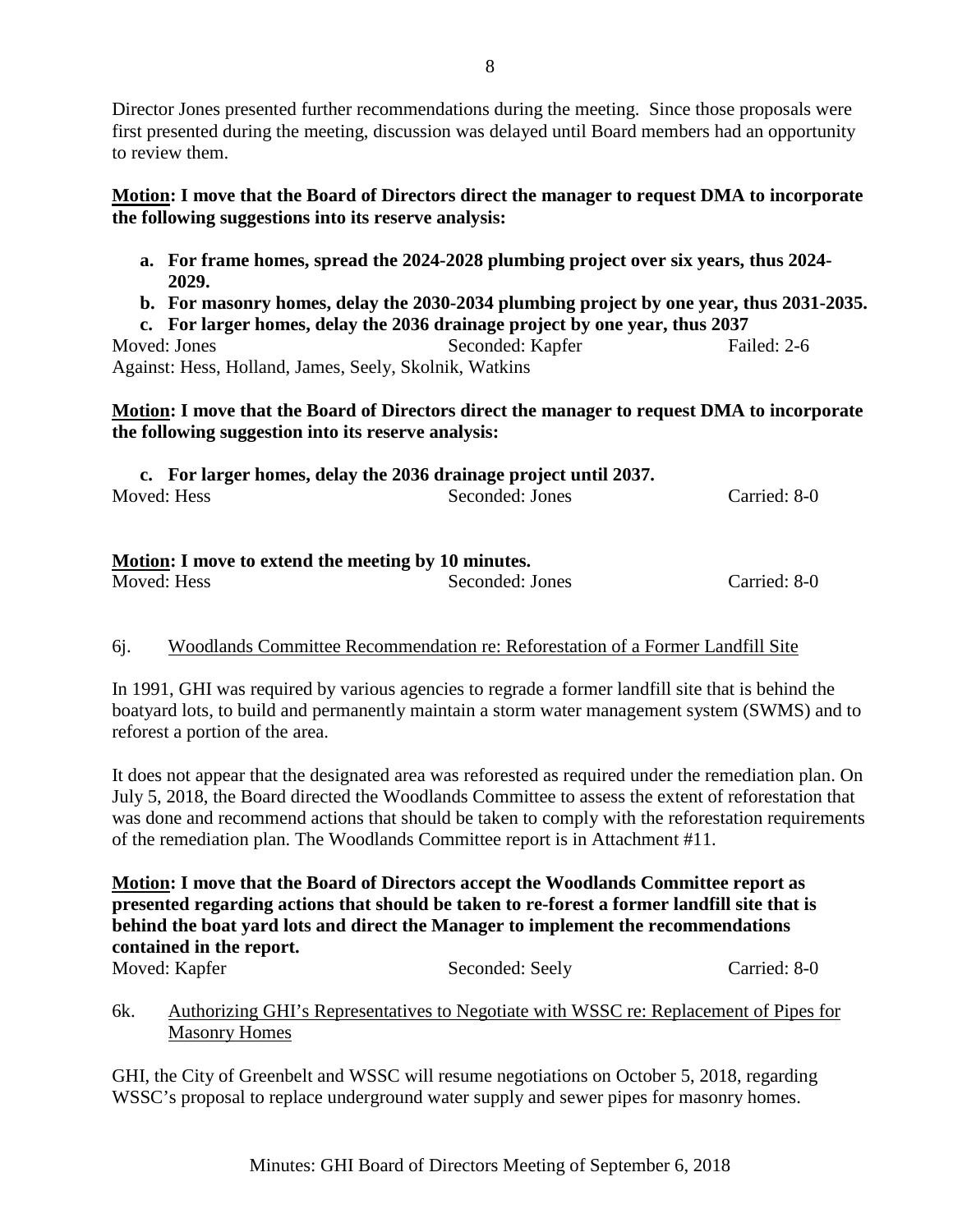This item is on the agenda for the Board to consider which Board and staff members should represent GHI during the negotiations, besides GHI's attorney, Mr. James McCollum.

**Motion: I move that the following Board members and staff personnel represent GHI during negotiation with the Washington Suburban Sanitary Commission regarding the proposed replacement of underground water and sewer pipes for masonry homes: Eldon Ralph, Tom Sporney, Steve Skolnik, Linda Seely,**

Moved: Hess Seconded: Kapfer Carried: 8-0

- 7. Items of Information:
- 7a. NAHC Benefits available to Members

GHI is a member of the National Association of Housing Cooperatives (NAHC). This organization seeks to support and educate existing and new cooperative housing communities as the best and most economical form of homeownership. Additionally, it provides some direct benefits to GHI members, including:

- A share listing program, where members can advertise units for sale for a nominal fee and gain national exposure to potential buyers.
- A Pharmacy Discount Program, providing the potential for members to save money on their monthly prescriptions.

**The Share listing program** can be accessed through the NAHC [website](https://coophousing.org/cooperative-usa-share-listing-program/) and costs \$60.00 for a 90 day listing. The listing will be placed on the NAHC website under the share listing section. Members will have the opportunity to share seven (7) photos of the home and provide a description of up to one hundred fifty (150) words.

**The Pharmacy Discount Program** will save members 10% to 85% on many prescriptions at more than 60,000 national, independent & regional pharmacy chain stores including CVS, Walgreens, Wal-Mart, and Target. Members can get their cards either by downloading them [online,](https://coophousing.org/become-a-member/membership-benefits/) or collecting them from GHI's offices at Hamilton place..

Members will be informed about these benefits in the next issue of the e-newsletter.

# 7b. Letter from P.G. County Dept. of Environment re: Entering GHI Property to Conduct Topographic Survey

A letter notifying GHI that the P.G. County Department of Environment has retained Soltesz, LLC. to designate and perform test holes for utility lines for a storm drainage project at 127 Greenhill Rd, and it will be necessary for the firm's survey crew to enter GHI's property.

7c. Letter from the Maryland Department of Administration re: Entering GHI Property to Conduct Surveys

A letter from the Maryland Department of Transportation (MDOT) which notifies GHI that either MDOT State Highway Administration or consultant personnel may need to step onto GHI's property over the next year, to undertake field research and survey activities as part of an environmental study

Minutes: GHI Board of Directors Meeting of September 6, 2018